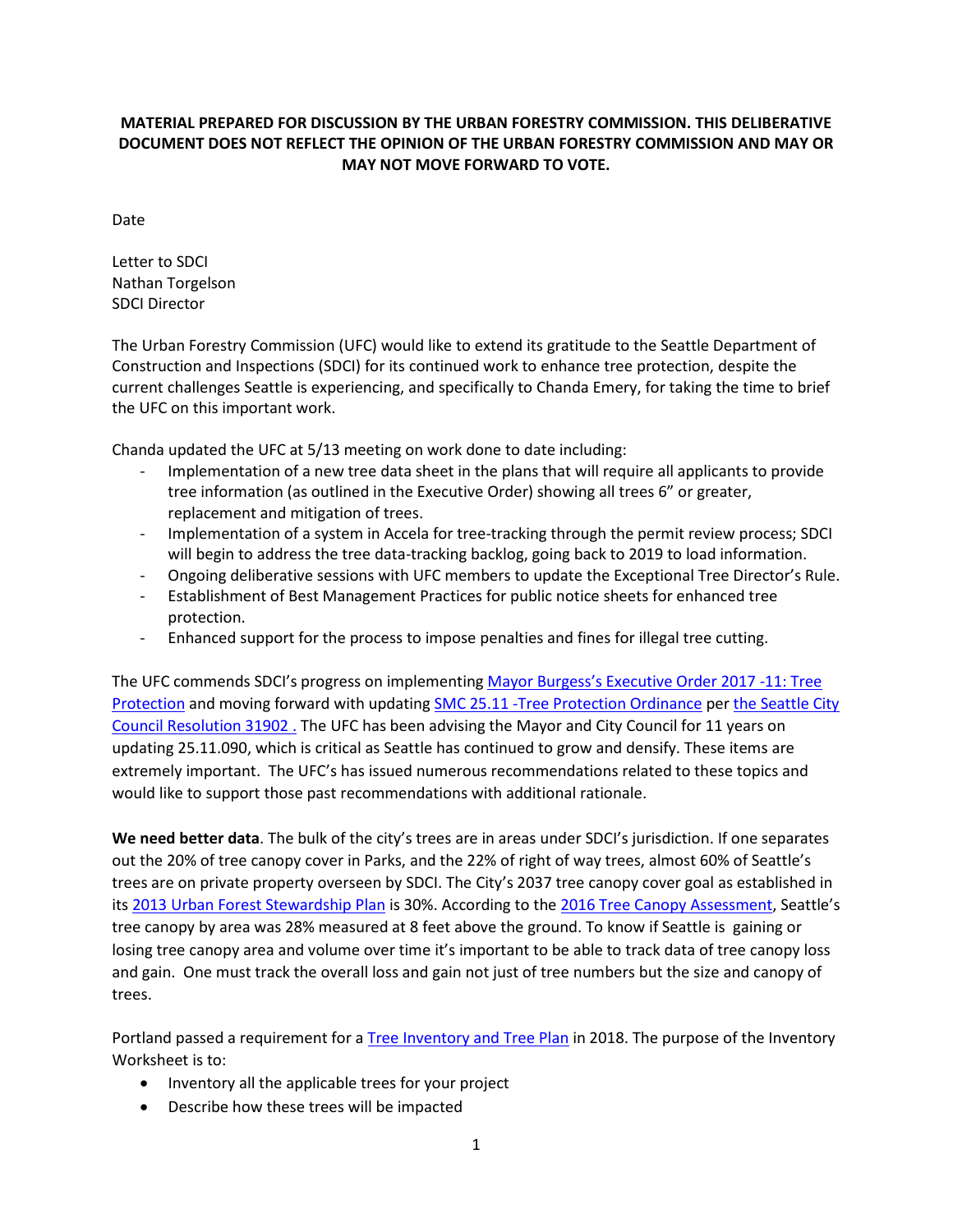- Describe how preserved trees will be protected
- Detail the mitigation requirements for your project
- Indicate which trees will be preserved or removed

Portland, OR shows the value of tracking more data, particularly tree species and tree DSH, as it allows a more detailed analysis of the net loss and gain of canopy. See their report City Wide Tree Project Data [Report.](https://www.portlandoregon.gov/parks/article/571564f)

The UFC has repeatedly asked that SDCI require a detailed tree inventory for all development projects<sup>[1](#page-1-0)</sup>. A separate tree site plan also helps to clearly show where the trees are, which are to be removed, which saved and where replacement trees will be planted. Other cities are increasing data collection to include not just numbering all 6 inch DSH trees with tags but also listing tree species, tree condition, tree canopy diameter, tree height, geo-location and supplying photos of trees and the site. To track tree loss and replacement, City Departments currently must report quarterly to OSE their tree removals and tree planting. The only information reported is the number of trees removed and planted. All City Departments need to expand this reporting with more reporting of information like size and species of trees removed and replaced. - SDCI is the only City Department not reporting tree loss and replacement. The UFC greatly appreciates that SDCI is moving forward with increased date collection. Unfortunately, the size and species of the tree removed has not been considered by city departments in terms of what is replaced. Replacing one large tree with two small trees will result in a significant loss of canopy area and volume. For effective tracking, the city must also track the Diameter at Standard Height (DSH) and species of each tree lost. The DSH of a tree correlates with canopy area and volume if species specific growth rates are presumed.

Without permits, tree loss cannot be tracked. Violations are complaint-based, and by the time one hears a chainsaw it is too late to save a tree. Many trees get removed illegally without an across-the-board Tree Removal and Replacement permit system for all trees over 6 inches DSH. Without a universal permit system, there is no consistent and effective oversight or monitoring of trees being removed.

[SMC 25.11.090](https://library.municode.com/wa/seattle/codes/municipal_code?nodeId=TIT25ENPRHIPR_CH25.11TRPR_25.11.090TRRESIRE) unfortunately only addresses protecting exceptional trees during development. Developers are encouraged to save exceptional trees, but they can be removed if they are hazard trees or if they limit the development potential of a lot. Under 25.11.090, in all zones, developers must replace all exceptional trees and trees over 24 inches DSH that are removed. Without tracking or requiring Tree Removal and Replacement permits, however, there has been no comprehensive record for the last 20 years of actual tree loss and tree replacement. To reach the city's canopy goals this needs to change.

Different landscape requirements for minimal tree replacements also exist for single family under **SMC** [23.44.020;](https://library.municode.com/wa/seattle/codes/municipal_code?nodeId=TIT23LAUSCO_SUBTITLE_IIILAUSRE_CH23.44RESIMI_SUBCHAPTER_IPRUSPEOU_23.44.020TRRE) multifamily under [SMC 23.45.524](https://library.municode.com/wa/seattle/codes/municipal_code?nodeId=TIT23LAUSCO_SUBTITLE_IIILAUSRE_CH23.45MU_23.45.524LAST) or commercial under [SMC 23.47A.016.](https://library.municode.com/wa/seattle/codes/municipal_code?nodeId=TIT23LAUSCO_SUBTITLE_IIILAUSRE_CH23.47ACO_23.47A.016LASCST) Green factor tree requirements in multifamily zones and other zones are under [SMC 23.86.019.](https://library.municode.com/wa/seattle/codes/municipal_code?nodeId=TIT23LAUSCO_SUBTITLE_IVAD_CH23.86ME_23.86.019GRFAME) These landscape requirements all are based on what a lot completely devoid of trees should have. They do not consider the impact on reducing urban tree canopy caused by not replacing trees in any equivalency based on the size, number or species of trees removed during the development process.

Because of this negative impact on tree canopy, the current situation seems out of compliance with stated adopted environmental policies:

<span id="page-1-0"></span><sup>1</sup> UFC [Adopted Recommendation on DPD Reporting](https://www.seattle.gov/Documents/Departments/UrbanForestryCommission/FinalIssuedDocuments/Recommendations/ADOPTEDDPDReportingLetter062514.pdf) (June 25, 2014)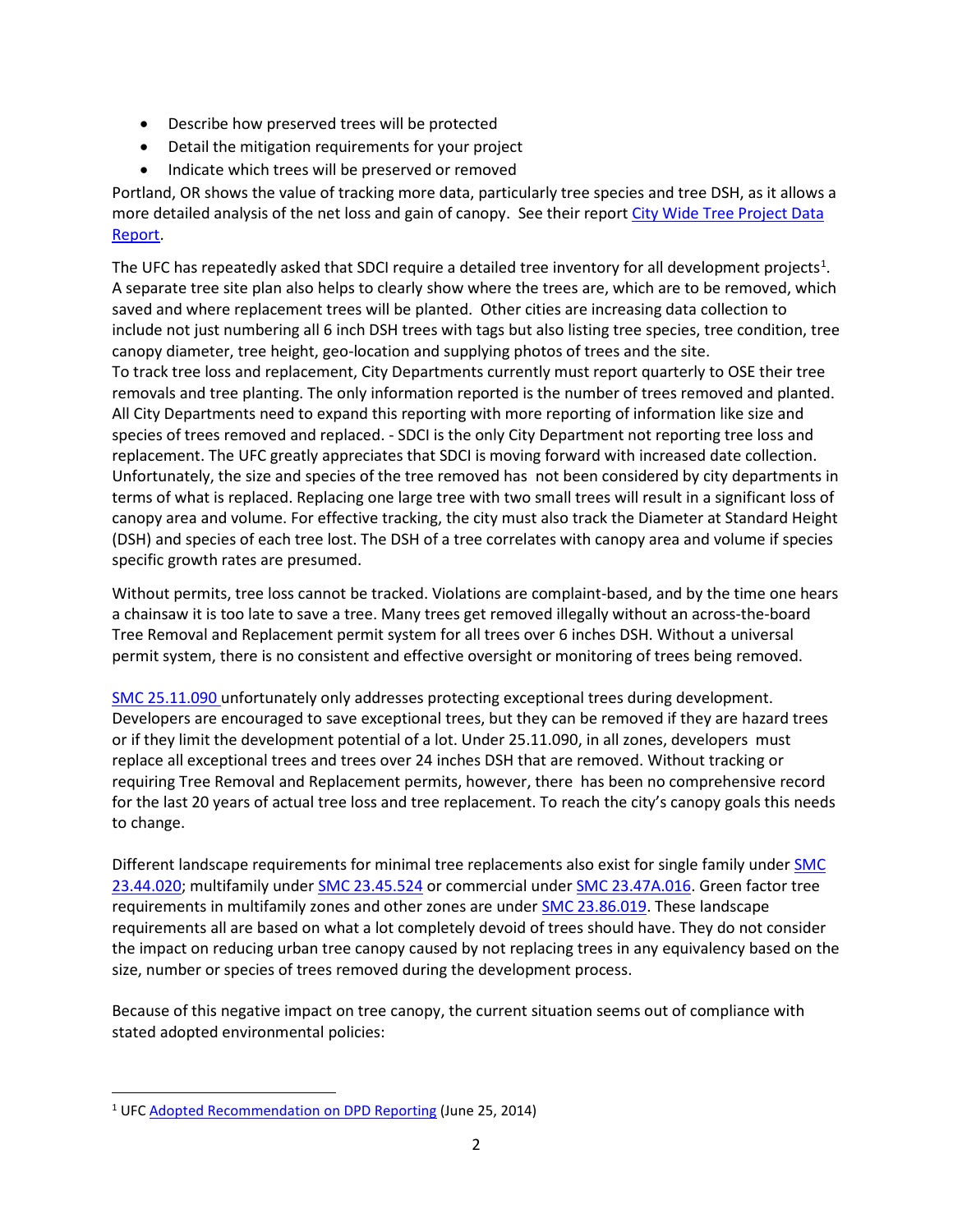[SMC 25.11.010](https://library.municode.com/wa/seattle/codes/municipal_code?nodeId=TIT25ENPRHIPR_CH25.11TRPR_25.11.010PUIN) Purpose and intent.

- *A. Implement the goals and policies of Seattle's Comprehensive Plan especially those in the Environment Element dealing with protection of the urban forest*
- *B. To preserve and enhance the City's physical and aesthetic character by preventing untimely and indiscriminate removal and destruction of trees.*

In the [Seattle 2035 Comprehensive Plan.](http://www.seattle.gov/opcd/ongoing-initiatives/comprehensive-plan), Environmental Element states that:

"*POLICIES EN 1.1 Seek to achieve an urban forest that contains a thriving and sustainable mix of tree species and ages, and that creates a contiguous and healthy ecosystem that is valued and cared for by the City and all Seattleites as an essential environmental, economic, and community asset. POLICIES EN 1.2 Strive to increase citywide tree canopy coverage to 30 percent by 2037 and to 40 percent over time."*

An inconsistency also exists between current platting language and tree protection. The 2013 [Urban Forestry Stewardship Plan](https://www.seattle.gov/Documents/Departments/Trees/Mangement/2013_Urban_Forest_Stewardship_Plan.pdf) states that one of its four goals is "*expand canopy cover to 30% by 2037. One of its priority actions is to Preserve Existing Trees Because it takes decades for most trees to reach their ultimate size, trees already growing in Seattle generally provide people immediate and ongoing benefits that cannot matched by small/young replacement trees."*

Given these inconsistencies, we put forth two new recommendations which we feel will help align and achieve City tree goals:

**1. Require that Tree Removal and Replacement permits be required for all Exceptional trees and trees over 24 inches DSH during development under existing [SMC 25.11.090](https://library.municode.com/wa/seattle/codes/municipal_code?nodeId=TIT25ENPRHIPR_CH25.11TRPR_25.11.090TRRESIRE) to bring SDCI into compliance with the current Tree Protection Ordinance.**

The SDCI Director currently has the authority to require permits under "*[SMC 25.11.100](https://library.municode.com/wa/seattle/codes/municipal_code?nodeId=TIT25ENPRHIPR_CH25.11TRPR_25.11.100ENPE) A. Authority. The Director shall have the authority to enforce the provisions of this chapter, to issue permits, impose conditions and establish administrative procedures and guidelines, conduct inspections and prepare the forms necessary to carry out the purposes of this chapte*r."

Additionally, this would allow for effective phasing in of Tree Removal and Replacement Permits for all significant trees (6 inches DSH and larger) that are removed on all sites being developed as well as sites already developed. This would also bring SDCI in compliance with platting and short plating requirements to "show the specific location and description of all trees at least 6 inches in diameter measured four and one-half feet above the ground with the species indicated" and is "designed to maximize retention of existing trees"<sup>[2](#page-2-0)[3](#page-2-1)[4](#page-2-2)[5](#page-2-3)</sup>.

**2. Establish a separate Urban Forestry Division within SDCI to have a clear path for urban forestry issues decision-making or resolution and increased accountability.** Administration and enforcement of SMC 25.11 and other ordinance provisions relating to tree protection and the urban forest have no clear department section or division within SDCI that is responsible for overall tree protection. Instead tree protection is spread diffusely throughout SDCI with many people having some oversight and

<span id="page-2-0"></span><sup>2</sup> [SMC 23.22.020 -Content of preliminary plat application](https://library.municode.com/wa/seattle/codes/municipal_code?nodeId=TIT23LAUSCO_SUBTITLE_IIPLRE_CH23.22SU_SUBCHAPTER_IPRPLPR_23.22.020COPRPLAP)

<span id="page-2-1"></span><sup>3</sup> SMC 23.22.054 – [Public Use and Interest](https://library.municode.com/wa/seattle/codes/municipal_code?nodeId=TIT23LAUSCO_SUBTITLE_IIPLRE_CH23.22SU_SUBCHAPTER_IIPRPLCO_23.22.054PUUSIN)

<span id="page-2-2"></span><sup>4</sup> SMC 23.24.020 – [Content of application](https://library.municode.com/wa/seattle/codes/municipal_code?nodeId=TIT23LAUSCO_SUBTITLE_IIPLRE_CH23.24SHPL_23.24.020COAP)

<span id="page-2-3"></span><sup>5</sup> SMC 23.24.040 - [Criteria for Approval](https://library.municode.com/wa/seattle/codes/municipal_code?nodeId=TIT23LAUSCO_SUBTITLE_IIPLRE_CH23.24SHPL_23.24.040CRAP)